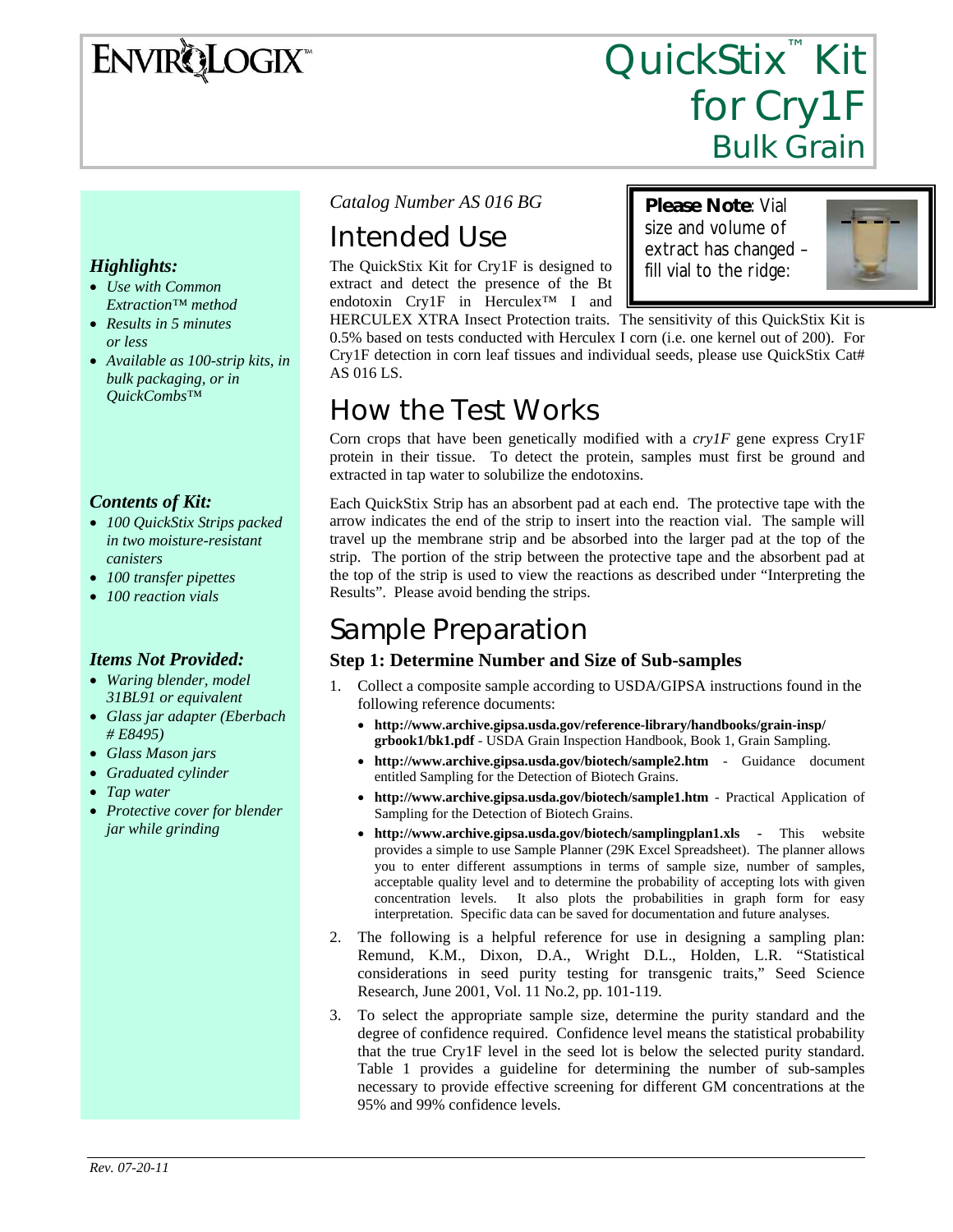

*Sample sizes* 



*Corn Grams of Corn x 1.5= mL of water* 



*Shake, wetting entire sample* 



*Avoid pulling up particles when drawing sample* 

|  |  |  |  |  | <b>Table 1 – Corn</b> - Number of 200 kernel sub-samples required |
|--|--|--|--|--|-------------------------------------------------------------------|
|--|--|--|--|--|-------------------------------------------------------------------|

| Confidence<br>Level $(\%)$ | Cry1F Screening Level |       |      |       |  |
|----------------------------|-----------------------|-------|------|-------|--|
|                            | 5%                    | $1\%$ | 0.5% | 0.25% |  |
| 95%                        |                       |       |      |       |  |
| 99%                        |                       |       |      |       |  |

Note: Screening at the 0.5% Cry1F concentration level, with 95% confidence, would require testing 3 sub-samples of 200 kernels with all sub-samples negative.

For other sampling scenarios or different screening or confidence levels, refer to the USDA/GIPSA Excel spreadsheet described under Step 1 above, or call EnviroLogix Technical Support for assistance.

#### **Step 2: Determine Sub-sample Weight, Jar Size and Grind Times**

- 1. Determine average weight of individual grain to be tested (weigh 100 seeds, divide by 100).
- 2. Calculate the weight of the number of grains to be tested (Number of grains X Average Weight/Grain). Table 2 lists the guidelines for jar size and grinding time according to sample weight.

#### **Table 2**

| Commodity | Sample Weight $(g)$ | Jar Size (oz.) | Grind Time (sec.) |
|-----------|---------------------|----------------|-------------------|
|           | $10-25$             |                |                   |
| Corn      | $25 - 65$           |                | 30                |
|           | 65-250              |                |                   |

3. Choose an appropriate jar size for your sample based upon Table 2 above.

#### **Step 3: Prepare the Sample**

- 1. Weigh sample into the appropriate size glass Mason jar.
- 2. Put protective cover over the jar attached to the blender.
- 3. Grind sample with a Waring blender (or equivalent) and jar adapter on high speed for specified grinding time or until all whole grains are broken.
- 4. Add the volume of tap water calculated by the formula at left. *For example: If testing 100 kernels with an average weight of 0.25g: (100 x 0.25)=25g x 1.5=38mL water.*
- 5. Cap the jar and shake vigorously for at least 30 seconds, or longer if needed, to thoroughly wet all of the corn in the sample. Sample will begin to settle immediately and liquid can be drawn off at that time.
- 6. Draw up liquid portion from above the settled sample and dispense extract into reaction vial until it is filled (this will take 2-3 transfers). Avoid pulling up particles. Allow extract to settle in the reaction vial for 30 seconds before adding a test strip.
- 7. To prevent cross-contamination, thoroughly clean blender parts and jars to remove dust and residue prior to preparation of a second sample. Use a new transfer pipette and reaction vial for each sample.

### How to Run the QuickStix Strip Test

- 1. Allow refrigerated canisters to come to room temperature before opening. Remove the QuickStix Strips to be used. Avoid bending the strips. Reseal the canister immediately.
- 2. Place the strip into the reaction vial. The sample will travel up the strip. Reaction vials will stand on their own or may be inserted into the cardboard racks provided.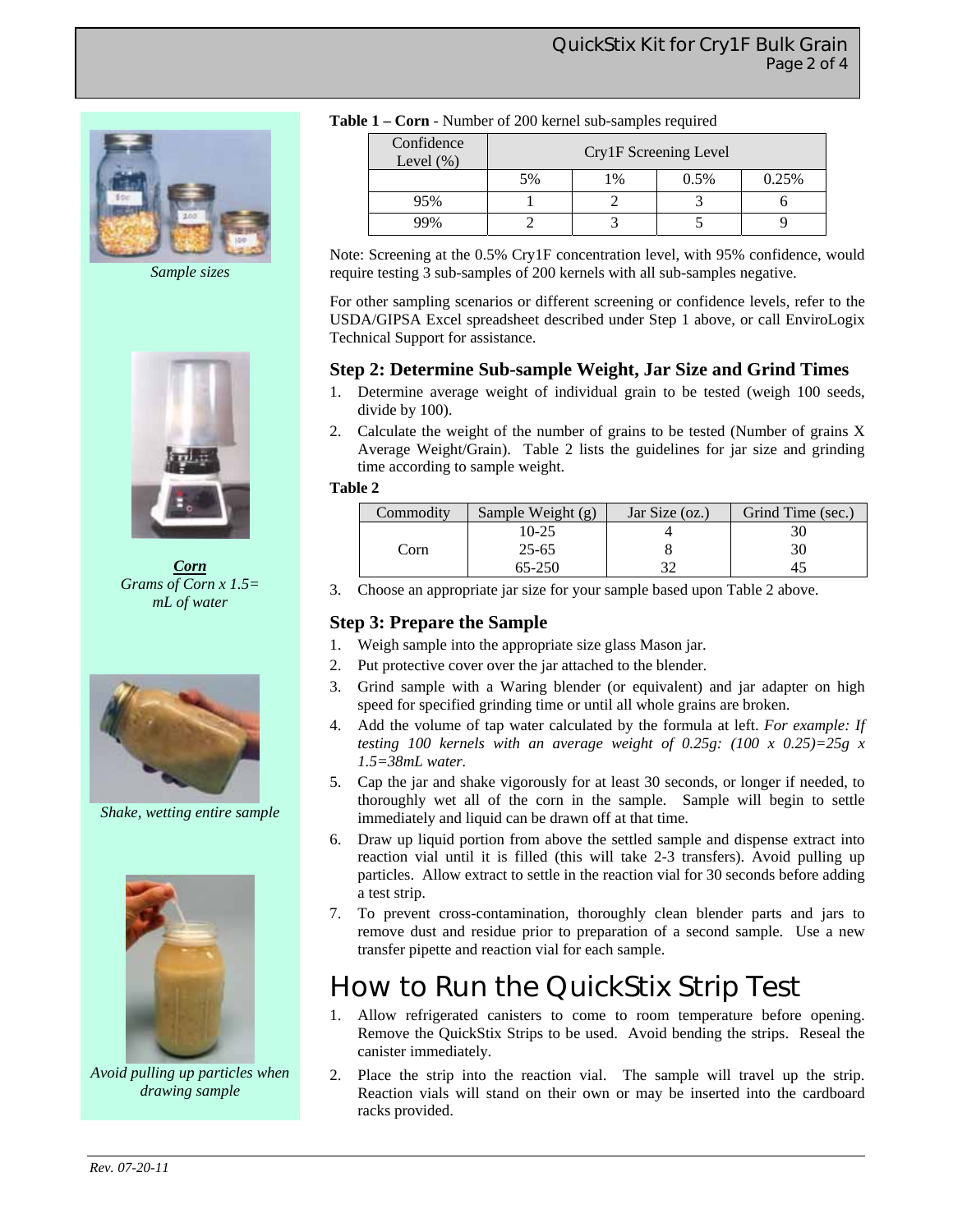#### QuickStix Kit for Cry1F Bulk Grain Page 3 of 4

**Test Line** 

Control Line

Cut Here



*Fill vial to ridge with extract* 



*Any clearly discernable pink Test Line is considered positive* 



- 3. Allow the strip to develop for 5 minutes before making final assay interpretations. Positive sample results may become obvious much more quickly.
- 4. To retain the strip, cut off and discard the bottom section of the strip covered by the arrow tape.

# Interpreting the Results

Development of the Control Line within 5 minutes indicates that the strip has functioned properly. Any strip that does not develop a Control Line should be discarded, and the sample re-tested using another strip.

If the extract is from a sample containing at least 0.5% Cry1F-modified corn, a second line (Test Line) will develop on the membrane strip between the Control Line and the protective tape. *The results should be interpreted as positive for the presence of Cry1F protein.* 

If the extract is from a negative sample, the strip will only show the control line.

# Kit Storage

QuickStix can be stored at room temperature, or refrigerated for a longer shelf life. Note the shelf life on the kit box for each storage temperature. The kit may be used in field applications; however, prolonged exposure to high temperatures may adversely affect the test results. Do not open the desiccated canister until ready to use the test strips.

### Precautions and Notes

- This kit is designed to screen for presence or absence only, and is not meant to be quantitative.
- This product is currently not applicable for use in any other crop or in leaf or individual seed testing.
- As with all tests, it is recommended that results be confirmed results by an alternate method if necessary.
- The assay has been optimized to be used with the protocol provided in the kit. Deviation from this protocol may invalidate the results of the test.
- The results generated through the proper use of this diagnostic tool reflect the condition of the working sample directly tested. Extrapolation as to the condition of the originating lot, from which the working sample was derived, should be based on sound sampling procedures and statistical calculations which address random sampling effects, non-random seed lot sampling effects and assay system uncertainty. A negative result obtained when properly testing the working sample does not necessarily mean the originating lot is entirely negative for the analyte or protein in question.
- Warning: a strong positive result may safely be interpreted in as little as 2 minutes after sample addition. It is not safe to interpret weak positive or negative results prior to 5 minutes.
- DO NOT leave in direct sunlight or in vehicle. Protect all components from hot or cold extremes of temperature when not in use.
- Use extreme caution to prevent sample-to-sample cross-contamination with **grain, fluids, or disposables.**